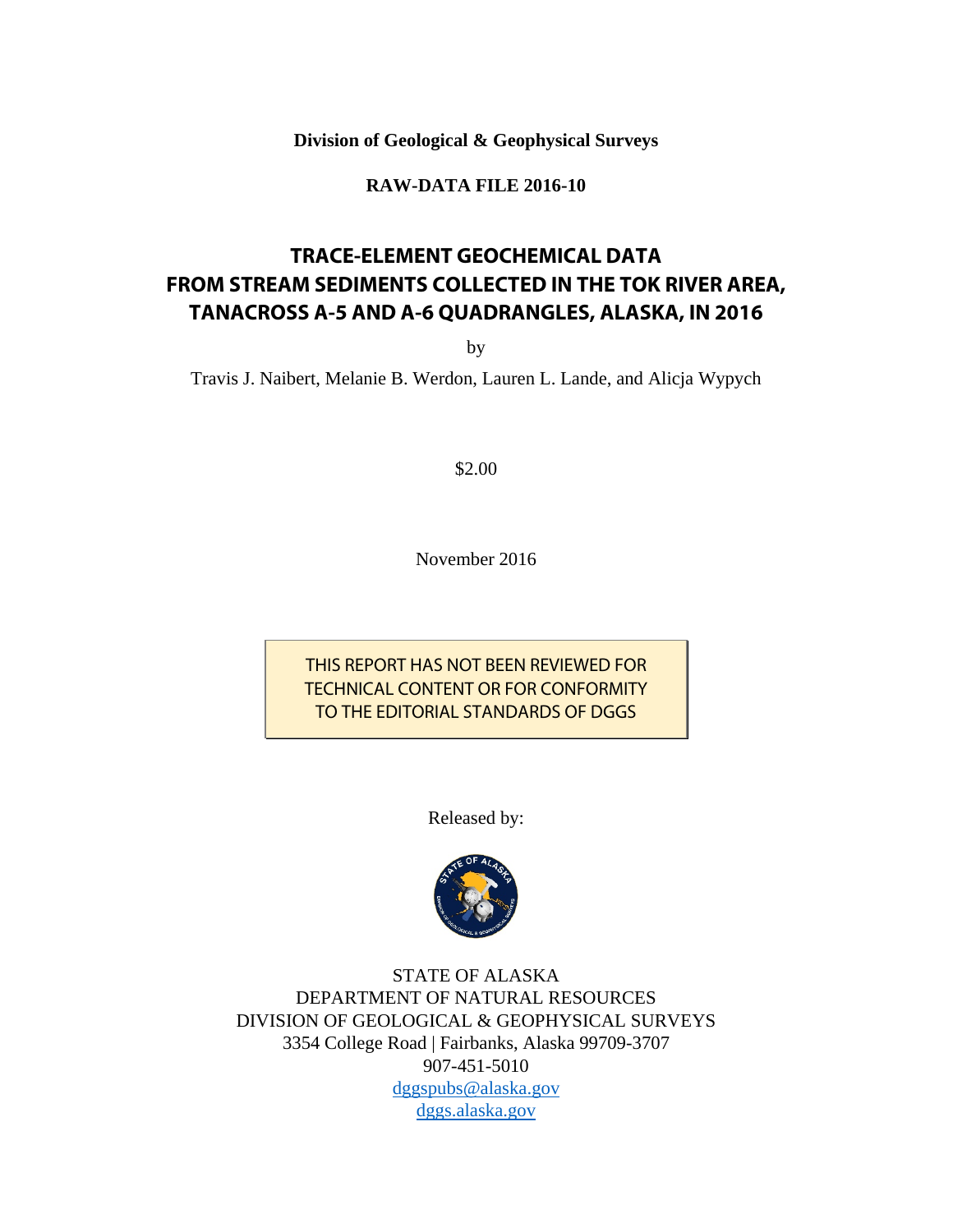# **TRACE-ELEMENT GEOCHEMICAL DATA FROM STREAM SEDIMENTS COLLECTED IN THE TOK RIVER AREA, TANACROSS A-5 AND A-6 QUADRANGLES, ALASKA, IN 2016**

by

Travis J. Naibert<sup>1</sup>, Melanie B. Werdon<sup>2</sup>, Lauren L. Lande<sup>1, 3</sup>, and Alicja Wypych<sup>1</sup>

## **INTRODUCTION**

In 2016, geologists from the Alaska Division of Geological & Geophysical Surveys (DGGS) and University of Alaska Fairbanks carried out a two-part geologic mapping and geochemical sampling project in the Tok River area of the Tanacross A-5 and A-6 quadrangles (June 12–26 and July 8–26). The Tok River area is adjacent to the Delta mineral belt volcanogenic massive-sulfide (VMS) district (Dashevsky and others, 2003), the Peak gold–silver– copper skarn (Illig and Newberry, 2015), and the structurally controlled gold and antimony mineralization in the Stibnite Creek and White Gold areas (U.S. Geological Survey, 2008). The Tok River project area includes the Noah (also called Hona) prospect, an intrusion-related copper prospect (U.S. Geological Survey, 2008). The recently released DGGS Tok airborne magnetic and electromagnetic geophysical survey (Emond and others, 2015) indicates the VMS-prospective stratigraphic horizons described by Dashevsky and others (2003) in the adjacent Delta VMS district may continue into the map area; however, previous reconnaissance mapping (Foster, 1970; Nokleberg and others, 2015) does not provide detail on the stratigraphy and the area's potential mineral prospects. The combination of insufficient detailed geologic mapping, historical and current industry interest in the adjacent mineralized areas, and the recently published geophysical data prompted the DGGS Mineral Resources section to work in this area.

For our Tok River project, DGGS conducted a two-part stream-sediment sampling program to help evaluate the area's mineral-resource potential. An initial suite of sediment samples was collected from streams draining known gold occurrences, including the Stibnite Creek and Noah prospects, and numerous prospects in the White Gold area. These samples were split in half and the two splits were sieved to -200 mesh and -80 mesh, respectively. The splits were then both analyzed to determine which size fraction was best for identifying gold anomalies in this part of the Alaska Range. In most samples, the -200 mesh fraction showed higher gold levels, and hence, all additional samples we collected were analyzed at -200 mesh. In some -80 mesh samples, gold and tungsten appear to show "nugget" effects not seen in the -200 mesh samples. The other trace elements are largely equivalent between the two mesh sizes. The second suite of samples was collected throughout the map area from streams draining color anomalies, from areas where DGGS mapping identified igneous rocks upstream, and from areas with suspected potential for base-metal or gold mineralization. Highlights of the analytical results include two samples draining the Noah prospect with greater than 1 part per million gold.

The analytical data tables associated with this report are available in digital format as comma-separated value (CSV) files. Additional details about the organization of information are noted in the accompanying metadata file. All files can be downloaded from the DGGS website (http://doi.org/10.14509/29688).

Samples collected during this project, as well as laboratory sample rejects and pulps, will be stored at DGGS for the duration of the project and will be available for public viewing upon request. Once the project concludes, the samples and pulps will be stored at the Alaska Geologic Materials Center in Anchorage.

### **DOCUMENTATION OF METHODS**

#### **SAMPLE COLLECTION**

<sup>2</sup> Alaska Division of Geological & Geophysical Surveys, 3354 College Road, Fairbanks, Al;aska 99709‐3707; melanie.werdon@alaska.gov

<sup>1</sup> Alaska Division of Geological & Geophysical Surveys, 3354 College Road, Fairbanks, Alaska 99709‐3707

<sup>3</sup> Department of Geology & Geophysics, University of Alaska Fairbanks, P.O. Box 755780, Fairbanks, Alaska 99775‐5780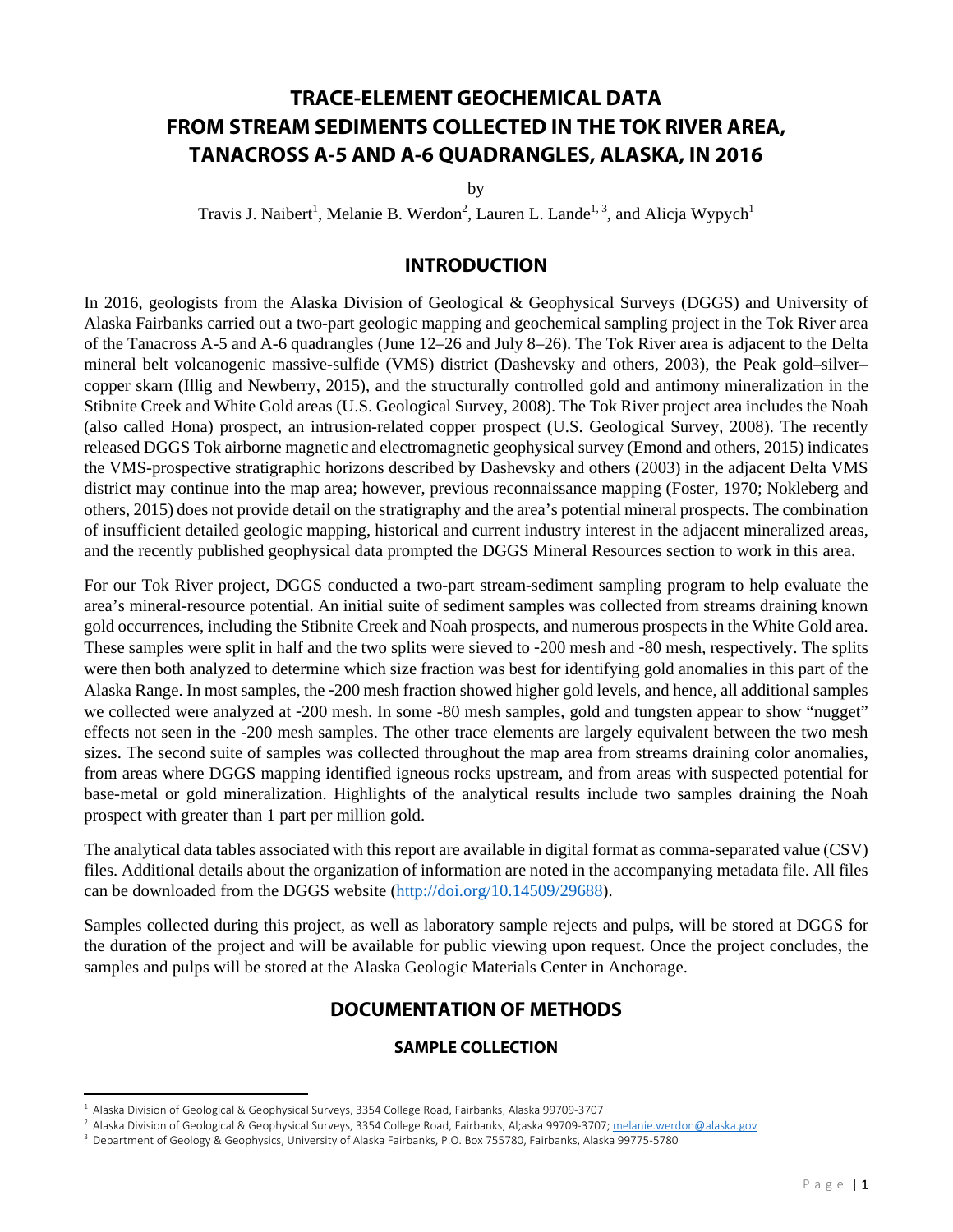**Stream-sediment** sample locations were selected to characterize drainage basins containing igneous intrusions or locations of known or potential mineralization. In the field, sample locations were selected that were upstream of alluvial fans and as close to stream confluences as possible, while also accounting for availability of sample material and proximity to helicopter landing zones. Specific sites at the sample location were selected based on the presence of fine-grained sand and silt, and included eddies or plunge-pools behind boulders or logs, eddies along edges of streams, overbank deposits, and channel bars. Samples were collected with a shovel, screened by hand using a "Garrett's Combination Sifter" with a 0.483-inch square-hole mesh, and then further screened using a 0.0742-inch square-hole mesh (-10 mesh). Undersized material was collected in a 3-gallon plastic bucket and then all materials, fines, and water were poured into polypropylene sample bags (10" x 17") specifically designed to capture fines and allow water drainage. Where possible, the sample bags were filled to capacity to provide enough sample material to split and sieve using both -80 mesh and -200 mesh screens. For the remaining samples, sample bags were filled to approximately 60 percent of capacity. Individual sample weights were measured after drying and are provided in the analytical results.

**Location data** were collected using Trimble Juno T41/5 WAAS-enabled GPS devices running ArcGIS for Windows Mobile. Data were merged into an ArcGIS geodatabase. WAAS-enabled GPS devices have a reported error of about 1 m. Latitude and longitude are reported in the WGS84 datum.

#### **SAMPLE PREPARATION**

**Sediment samples** were processed by ALS Minerals using their PREP-41 package. The samples were logged and dried at a maximum temperature of 60 degrees Celsius. An initial batch of 23 samples were each split with a riffle splitter, and sample splits were dry-sieved to <180 microns (-80 mesh) and to <75 microns (-200 mesh), respectively. The remaining 44 samples were dry-sieved to <75 microns (-200 mesh).

#### **ANALYTICAL METHODS**

Samples were analyzed for a variety of major and trace elements by ALS Geochemistry using the methods listed below. In addition to ALS Geochemistry's accredited (ISO/IEC 17025-2005) internal quality-control program, DGGS monitored analysis quality with two standard reference materials, a gold standard and a base-metal standard. One of each standard was inserted into each batch of 20 samples submitted to ALS Geochemistry.

- a. Trace-element compositions for sediment samples were determined by ALS Geochemistry method ME-MS61: Four-acid digestion followed by inductively coupled plasma–atomic emission spectrometry (ICP-AES) and inductively coupled plasma–mass spectroscopy (ICP-MS).
- b. Platinum, palladium, and gold values were analyzed by 30 g fire assay with ICP-MS finish (ALS Geochemistry method PGM-MS23).
- c. Samples that exceeded detection limits for gold were reanalyzed by 30 g fire assay with atomic absorption (AA) finish (ALS Geochemistry method Au-AA25).

For each sample, data tables contain either assay values or coded-value placeholders (null  $=$  not analyzed;  $-1$   $=$  the element's assay result is less than the lower detection limit for the method;  $-2$  = the element's assay result is greater than the upper detection limit for the method). Detection limits for each of the reported elemental values obtained by the various methods are documented in the metadata file.

# **ACKNOWLEDGMENTS**

The DGGS Tok River project is funded through U.S. Geological Survey STATEMAP Award No. G16AC00182; Cooperative Agreement G16AC00167 between the U.S. Geological Survey and the Alaska Department of Natural Resources, Division of Geological & Geophysical Surveys; and by State of Alaska general funds.